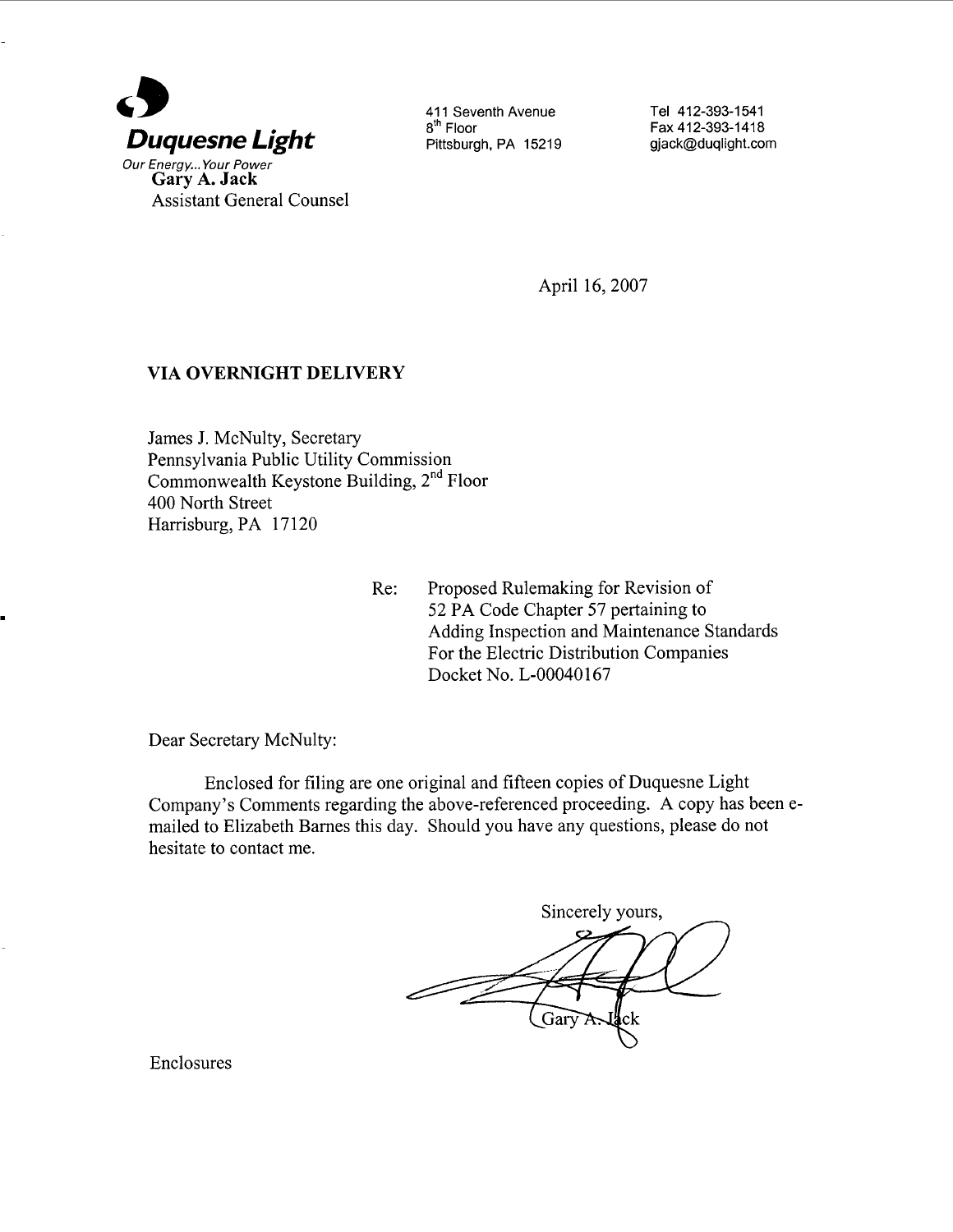# BEFORE THE PENNSYLVANIA PUBLIC UTILITY COMMISSION

Re: Proposed Rulemaking for Revision of 52 Pa. Code Chapter 57 Pertaining to Adding Inspection and Maintenance Standards for Electric Distribution Companies

Docket No. L-OOO40167

### COMMENTS OF DUQUESNE LIGHT COMPANY

#### I. INTRODUCTION

Duquesne Light Company ("Duquesne" or "the Company") submits the following comments in response to the December 16, 2006 notice published in the PA Bulletin extending the comment period in the above referenced docket until April 16, 2007. In addition, Duquesne appreciates the opportunity to respond to the specific questions posed to the Electric Distribution Companies ("EDCs") in the January 9, 2007, Secretarial Letter. Due to the abbreviated time frame to prepare a response to the questions posed in the Secretarial letter for the technical conference held on January 22, 2007, Duquesne had reserved its right to supplement our response to the AFL-CIO and Office of Consumer Advocate ("OCA") related questions, which are attached below.

Duquesne has previously participated in this proceeding through general support of the comments of the Energy Association of PA ("EAPA") and by filing Company specific comments on February 9, 2005 and November 6 2006, and presenting at the January 22 2007 Technical Conference, as well as submitting company specific data on February 21, 2007, as requested by the Public Utility Commission ("PUC" or "Commission") staff at the Technical Conference. Duquesne adopts any previous comments by reference.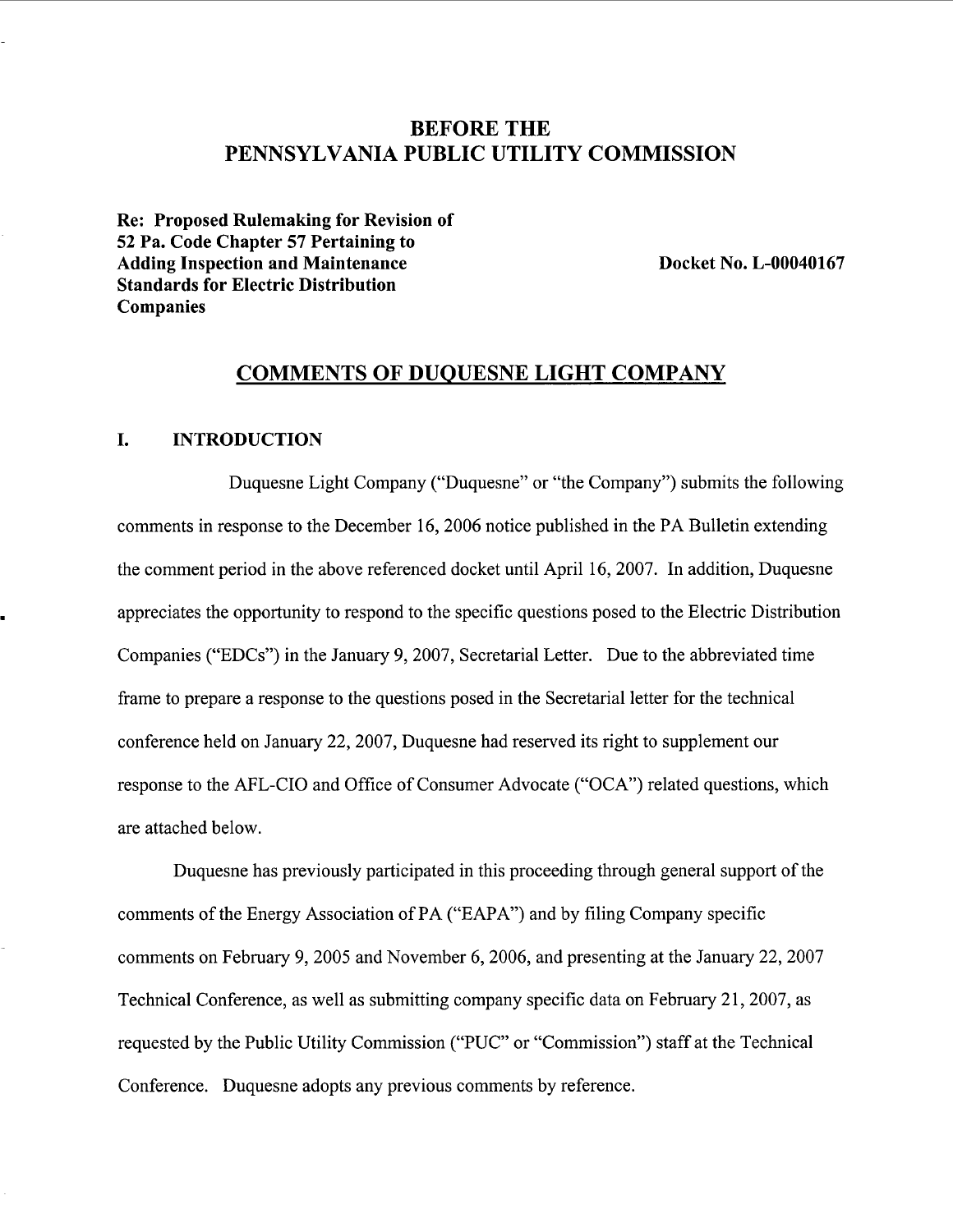### II. RESPONSE TO ANNEX A, AS PROPOSED BY OCA AND THE AFL-CIO:

If the Commission were to adopt the edited Annex A version in the AFL-CIO's comments dated November 4, 2006, what would those changes to the regulations cost Pennsylvania ratepayers? Please justify an aggregate figure with specifics. Would the proposed additions to the proposed regulations better reliability performance in the EDC industry?

Do you have any criticisms of the OCA's proposed revision to Annex A, and if so, what are they? What would the cost be to ratepayers if any in implementing the proposed regulations in Annex as revised by DCA? What would the benefit be?

As noted in previous comments, Duquesne proactively utilizes technological advancements, condition based maintenance and life cycle analysis along with proven strategies and best practices to manage system reliability. Duquesne recommends this continued, proven approach as a cost-effective measure to the operation of the Company's transmission and distribution systems in lieu of the proposed AFL-CIO and DCA standards.

Duquesne has carefully reviewed both proposals submitted by the AFL-CIO and the

OCA. Duquesne respectfully submits that these proposals are unnecessary on Duquesne system due to the level of automation and technology employed in its distribution processes. As described in prior comments, Duquesne has a unique, automated distribution system and capacitor management system, which utilizes sophisticated technology to improve O&M processes. Duquesne's use of these types of technology on the system allows for a near instantaneous assessment of system conditions and to immediately know how well the system is functioning. Additionally, Duquesne is undertaking a significant infrastructure investment on its Transmission and Distribution systems, and is adopting the proper level of operation and maintenance (O&M) with these new installations, which supports condition based maintenance plans.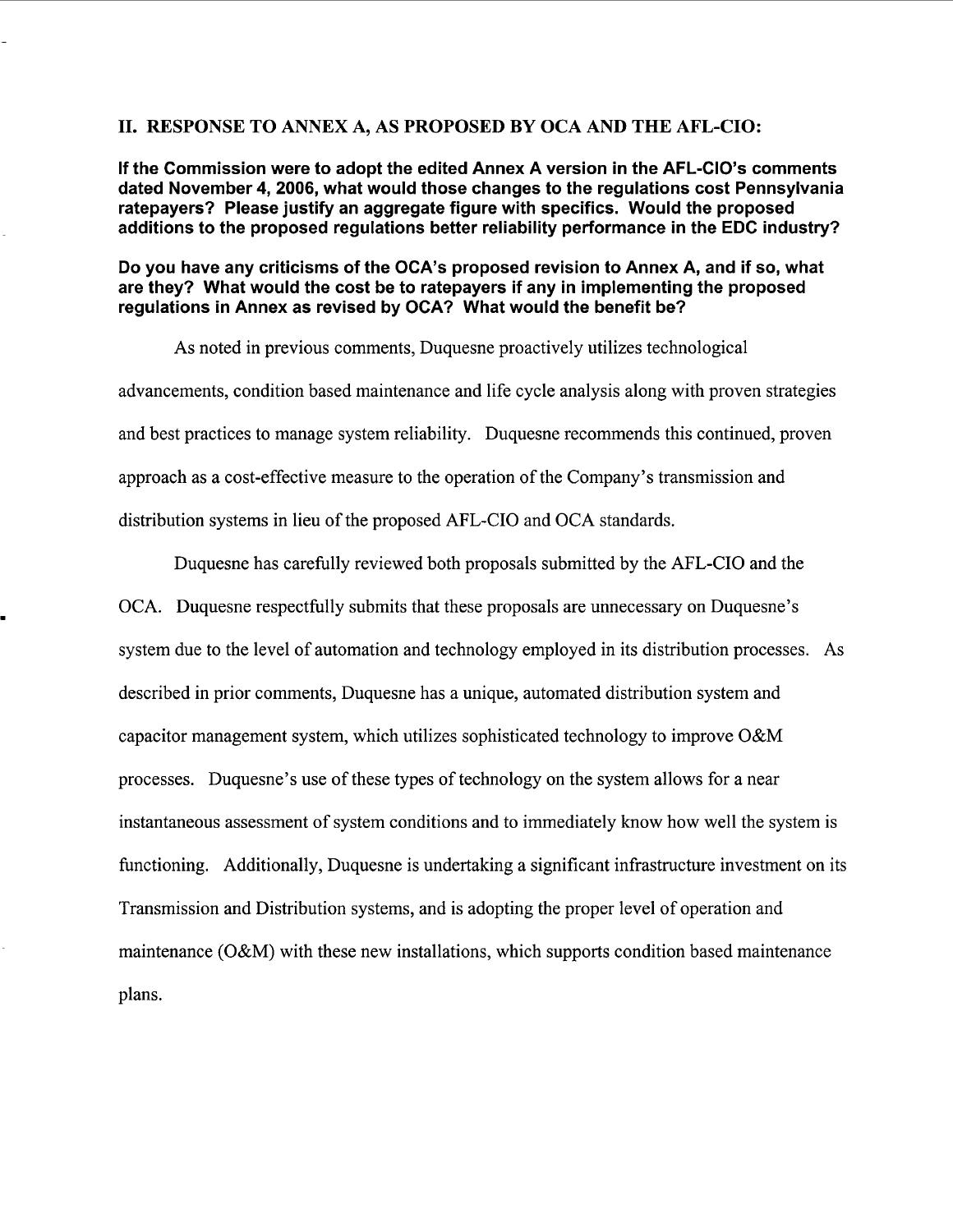The recommendations of the AFL-CIO and DCA would place Duquesne in a situation where the company would be reverting back to the days before technology and system process improvements were available, and required reliance only on this high level of manual resources.

An estimated, aggregate cost to implement the suggestions of both parties would cost Duquesne Light in excess of \$13 M annually, with no expected improvements in reliability. The breakdown of initial costs to Duquesne Light and our customers for the AFL-CIO suggestions are estimated over \$10 M per year, while the DCA proposed costs are estimated to provide for almost \$3M annually.

The AFL-CIO and DCA proposals are extremely costly and do not represent a corresponding improvement in reliability.

### III. DUQUESNE SUPPORTS FLEXIBLE INSPECTION & MAINTENANCE PLANS AND RELATED TECHNOLOGY ADVANCEMENTS THAT MAKE STRICT STANDARDS OBSOLETE

Duquesne reiterates its support of the Commission's efforts to establish periodic Inspection and Maintenance Standards and is supportive of working with the Commission in developing rules that support a flexible framework.

Such plans could be submitted every two years for Commission review, comment and approval, and utilize the existing quarterly and annual reliability reports as a "timely" resource to monitor the activities at the EDCs to ensure that appropriate standards are currently being followed by the individual EDCs. The Commission would easily be able to determine whether a variance in previously submitted information may be creating a condition that needs to be addressed.

The Commission's focus should ensure that differences that exist within and among various EDC service territories, such as use of technology, operational requirements, service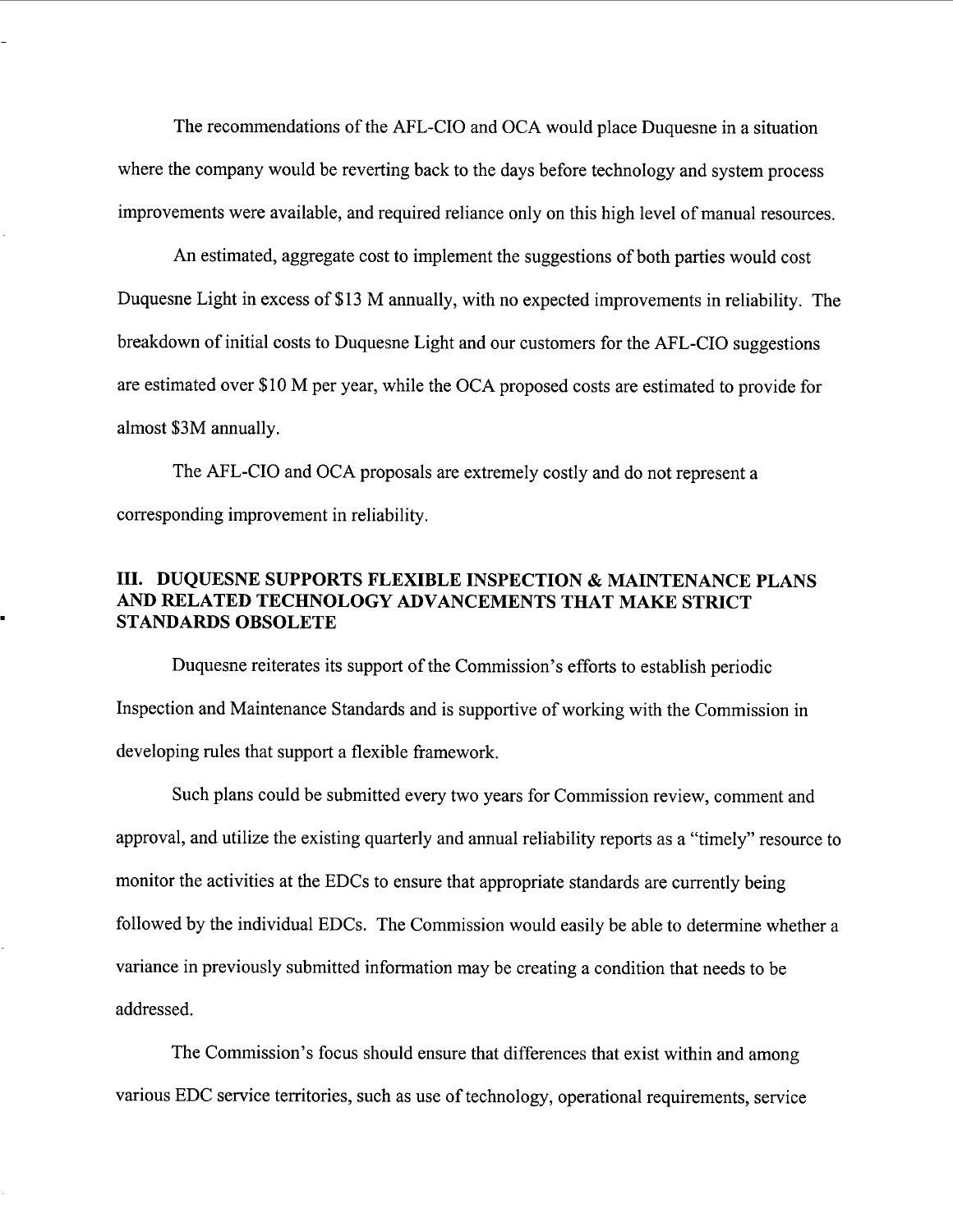territory terrain, vegetation species, equipment specifications, and reliability performances are properly addressed. An EDC that is meeting or exceeding the reliability standards should be able to continue to utilize its business driven plan, as opposed to meeting strict and costly standards that may not produce a positive impact on reliability. Duquesne currently has established an inspection and maintenance plan designed to control costs, to prioritize repairs and maintenance and to focus on delivering reliable service to our customers, with positive results that have been reflected in Duquesne's Reliability.

### IV. CONCLUSION

Duquesne appreciates this opportunity to provide comments on this very important issue. Duquesne respectfully submits that the AFL-CIO and OCA proposals should not be adopted as they impose unnecessary costs to all EDCs, and ultimately, the customers.

The Commission should continue to focus on an EDC's results rather than arbitrary activities, as well as recognize that the individual business decisions support a well managed inspection and maintenance plan to controls costs, utilizes self diagnosing technologies prioritizes repairs and maintenance, and focuses on reliable service.

Duquesne has had consistent reliability above the Commission-established benchmarks and standards. Duquesne continues to evaluate reliability enhancing opportunities, but disagrees with the implementation of costly labor-intensive schedules as proposed by the AFL-CIO and OCA.

Dated this  $16<sup>th</sup>$  day of April, 2007.

Respectfully submitted Duquesne Light Company